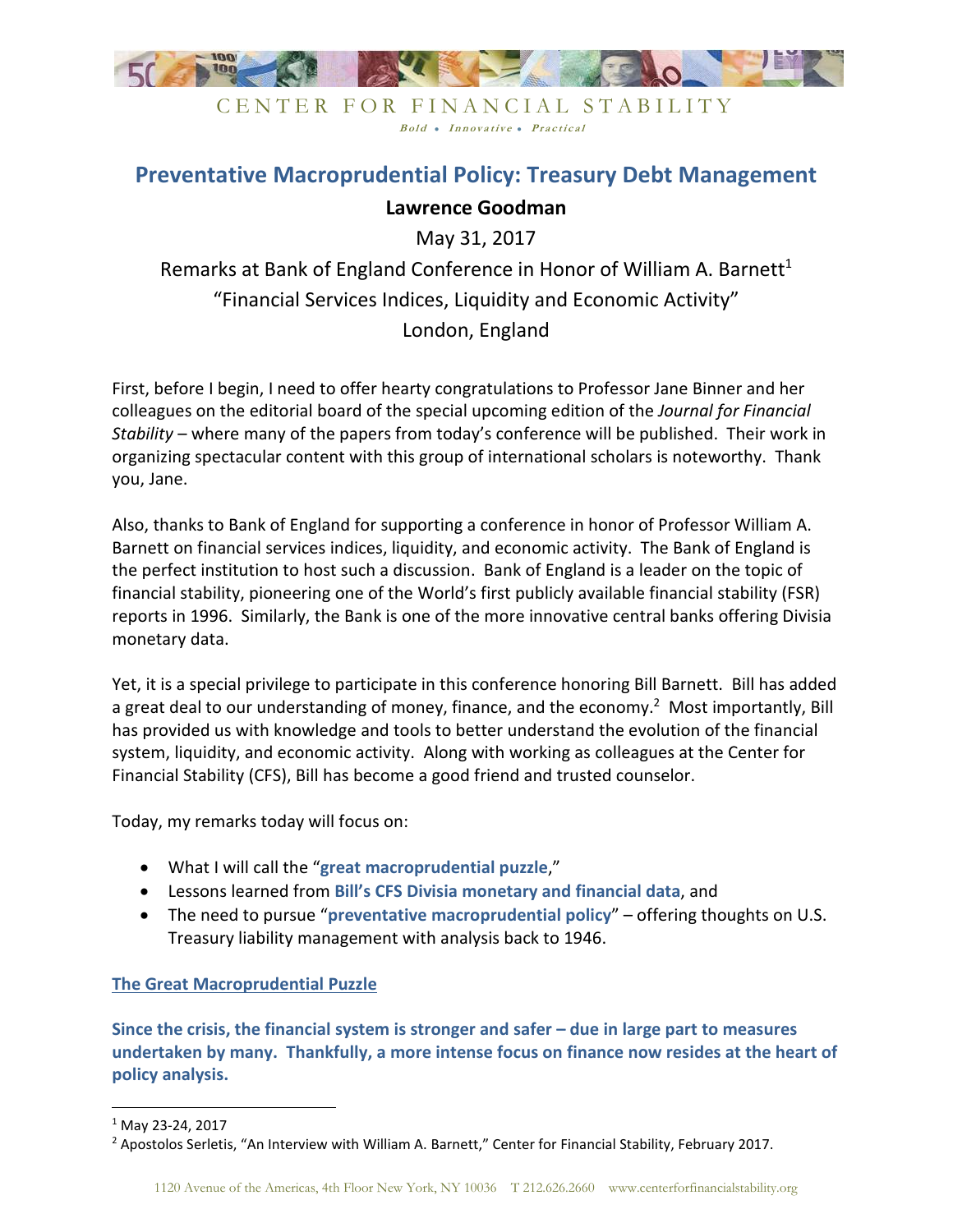

CENTER FOR FINANCIAL STABILITY Bold • Innovative • Practical

However, **I am fearful that the results from macroprudential measures may fall short of promises. Promises to titrate and fine tune lure many into believing that regulatory measures can seamlessly safeguard the financial system.** The reality is that macroprudential policy is a relatively new and untested discipline. For example, interest in macroprudential policy increased over six-fold from negligible levels since the crisis – as measured by Google Analytics (see Figure 1). Similarly, **macroprudential policy focuses largely on risk – at the expense of neglecting the impact on growth.** 





Source: Google Analytics and Center for Financial Stability. Search interest is defined as interest relative to the highest point on the chart for the given region and time. A value of 100 is the peak popularity for the term; 0 means the term was less than 1% as popular as the peak.

The key is to select and test policies carefully. Lars Svensson suggests that **"economic policies should only have goals that they can achieve."**<sup>3</sup> So, for success, **macroprudential goals must address the following questions**:

- Even if the perfect macroprudential instruments exist to delicately deflate asset bubbles, should we have confidence in effective execution by public officials?
- Even if some clearly spot an impending crisis, will officials dismiss concerns and refrain from action?<sup>4</sup>
- Even if public officials spot a crisis and act, what are the **costs** associated with achieving the policy goal?

-

<sup>&</sup>lt;sup>3</sup> Lars E.O. Svensson, "Monetary Policy and Macroprudential Policy: Different and Separate," Paper presented at the Federal Reserve Bank of Boston, October 2-3, 2015.

<sup>4</sup> Lawrence Goodman, "Crisis Detection and Prevention: Implications for Investors and Officials," Remarks at The Boston Economic Club, March 23, 2016.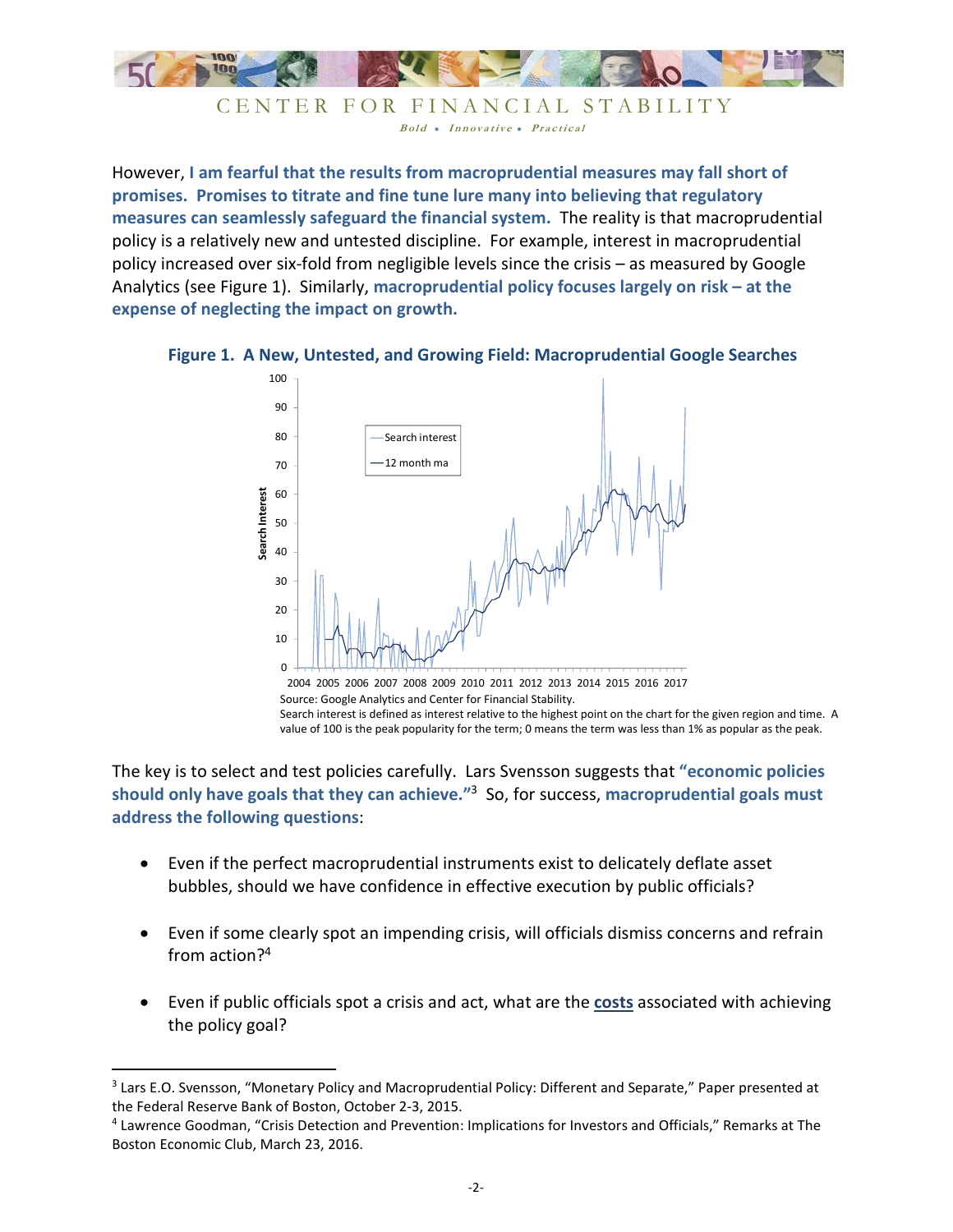

Bold • Innovative • Practical

## **Let's assume that Fed Chairman Alan Greenspan acted on his intuition that "Irrational Exuberance" plagued the US equity market on December 5, 1996.<sup>5</sup>**

At upcoming Federal Open Market Committee (FOMC) meetings, the Federal Reserve Board (FRB) would have tightened monetary policy with the explicit goal of reducing froth in the stock market. With a downdraft in equities complete, the concomitant cost would have been a shriveling in the Initial Public Offering (IPO) market. Here, **many new companies or existing organizations seeking to expand may have been inadvertently left out in the cold.**

Three **stars from the IPO class of 1997** illustrate this dilemma. They include:

- The Children's Place (PLCE) an affordably priced clothing store for children's basics,
- Mettler-Toledo (MTD) a manufacturer of scales and analytic instruments for labs and corporations,
- Amazon (AMZN) a company that needs no explanation.

At the time, Amazon was barely known. Its IPO size was substantially smaller than many other better know companies in the IPO class of 1997, such as AMF bowling products, Ralph Lauren, and Metro Goldwyn Mayer.

## **Could you imagine a world today without Amazon? Or a world without the new organizations and activities spawned by Amazon?**

## **Now, macroprudential concerns are seemingly migrating from banks to asset managers.** 6,7 This makes sense. With a shifting financial landscape, investment management plays a greater role in the intermediation of funds than ever before. Activities are growing and complex. Strategies are shifting from active to passive – with commensurate growth in Exchange Traded Funds (ETFs), algorithmic trading, and other product innovations. So, attention directed to the industry is meaningful.

**Yet, nuances within the asset management industry and its relationships with clients differ dramatically from banks and institutions funding by wholesale finance.** Services are not government guaranteed. Nor do investment managers own the assets managed. $8$ 

**So, much analysis by officials, academics, and practitioners with comprehensive data is a must before regulatory action.** 

<sup>&</sup>lt;sup>5</sup> Alan Greenspan, "The Challenge of Central Banking in a Democratic Society," Remarks at the American Enterprise Institute, December 5, 1996.

<sup>&</sup>lt;sup>6</sup> "Macroprudential policy beyond banking," European Systemic Risk Board (ESRB), July 2016.

<sup>&</sup>lt;sup>7</sup> Alex Brazier, "How to: MACROPRU. 5 principles for macroprudential policy," London School of Economics, Financial Regulatory Seminar," February 13, 2017.

<sup>&</sup>lt;sup>8</sup> Barbara Novick, Joanna Cound, Alexis Rosenblum, and Rachel Barry, "Macroprudential Policies and Asset Management," BlackRock Viewpoint, February 2017.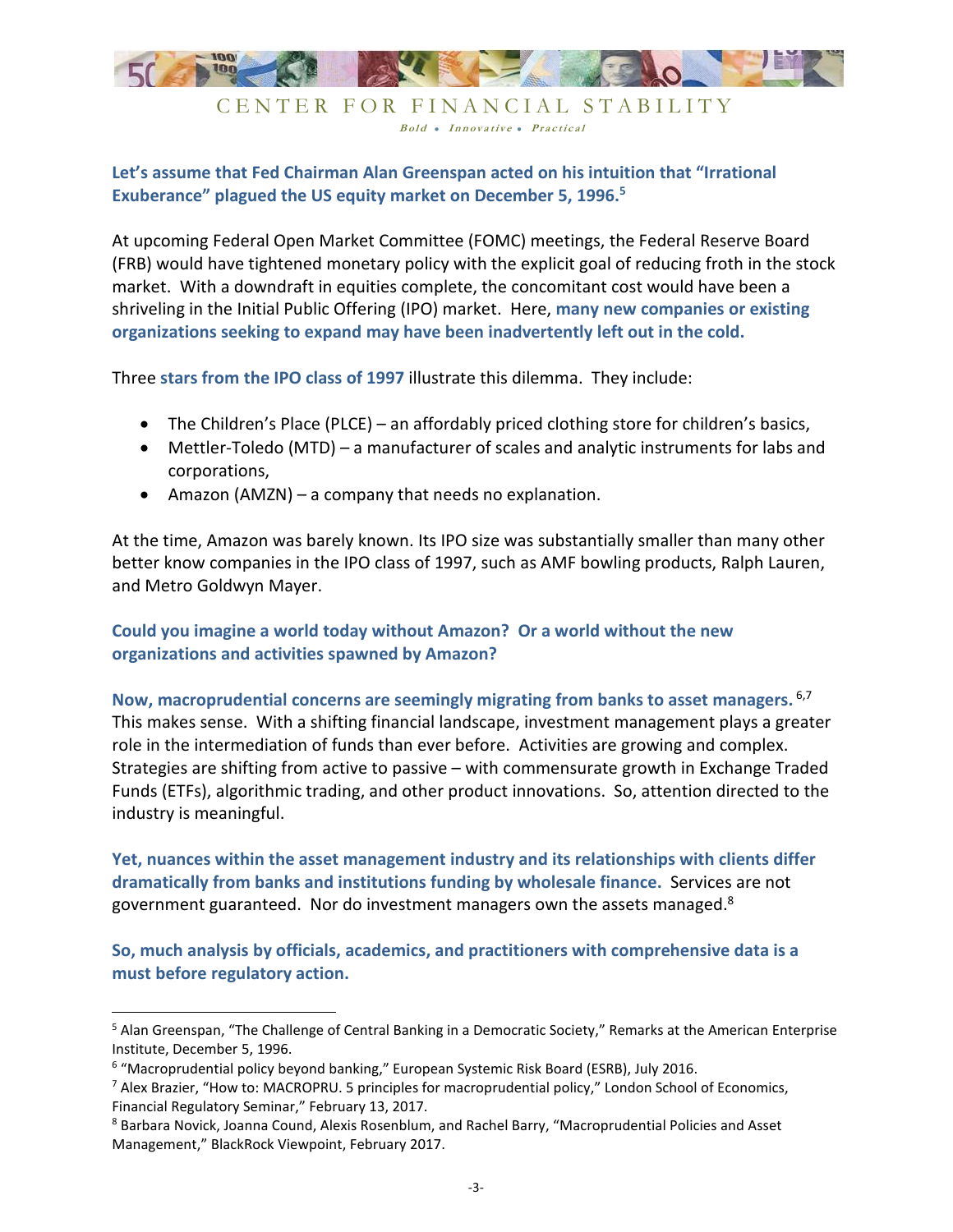

**Going forward, measures of financial liabilities or money are vital to better monitor the impact of financial policy on the economy.** Data geared toward better understanding the financial system – such as Divisia aggregates and components or data generated by institutions such as the Office of Financial Research at the U.S. Treasury - will be helpful in coming years to study the competing and complementary goals of growth and stability alike.

## **Lessons Learned from CFS Divisia Monetary Measures**

**Monetary and financial measurement is in our DNA – at the Center for Financial Stability.** We offer the broadest and most comprehensive measures of US monetary and financial liabilities on a monthly basis freely to the public. The data – developed under Bill Barnett's leadership<sup>9</sup> – are the cornerstone of our Advances in Monetary and Financial Measurement (AMFM) division.<sup>10</sup> AMFM is a project with an exciting future.

**The reality is that discussion of money supply and especially monetary targets can quickly become a contentious topic among economists. Personally, I am sympathetic with Goodhart's Law** that "any observed statistical regularity will tend to collapse once pressure is placed upon it for control purposes" <sup>11</sup> or when a measure becomes a target, it ceases to be a good measure.

However, **regardless of views on targeting, monetary measures should play a meaningful role on any central bank's dashboard.** Hence, a vital aim of CFS Divisia is to better measure and model the contribution of the financial sector to the economy. It is no secret to this audience that the performance of dynamic stochastic general equilibrium (DSGE) models was poor prior to and after the crisis. $12$  CFS Divisia can help.

Since the first release of CFS Divisia monetary aggregates in May 2012, our data have facilitated many highly relevant insights about markets, the economy, and policy.<sup>13</sup> Today, I will highlight only two regarding 1) economic growth and 2) financial liquidity.

*Economic Growth*– Thirty-four quarters have now elapsed since the onset of the Great Recession. **When compared with the average recession since 1967, the great recession was unique. It was deep and long lasting.** It occurred over four quarters rather than the usual two quarter period and, similarly, the drop was substantially deeper than usual (see Figure 2).

<sup>&</sup>lt;sup>9</sup> William A. Barnett, "Getting It Wrong: How Faulty Monetary Statistics Undermine the Fed, the Financial System, and the Economy," MIT Press, 2012.

<sup>10</sup> See **http://www.centerforfinancialstability.org/amfm.php**.

<sup>&</sup>lt;sup>11</sup> Charles Goodhart, "Goodhart's Law," Le Libellio, Vol. 9, number 4 – Winter 2013.

<sup>12</sup> "Economics after the crisis: New model army," *The Economist*, January 10, 2013.

<sup>13</sup> Lawrence Goodman, "Why Divisia Money Matters, Now!" Remarks at The Society for Economic Measurement Conference, Thessaloniki, Greece, July 8, 2016.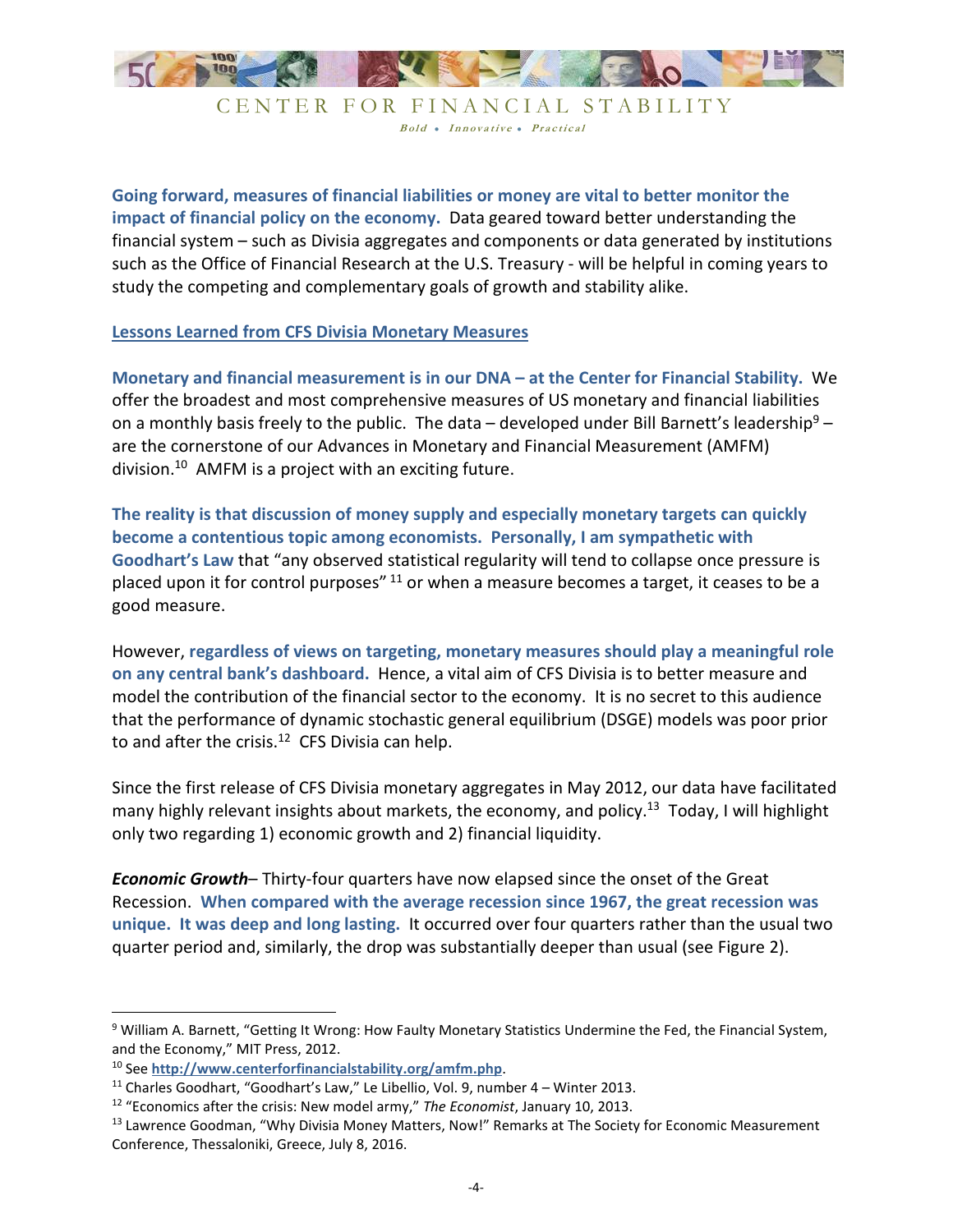

**Oddly, the recovery was also unusual.** Often the deeper the economy slides, the more forceful the recovery. Not in this case. Why?



#### **Figure 2. Unusual Recession and Recovery – GDP Growth**

Source: Bureau of Economic Analysis and Center for Financial Stability.

**One needs to look no further than CFS Divisia monetary aggregates to realize the financial system was clogged and virtually unresponsive for most of the period since the crisis** (see Figure 3).

#### **Figure 3. Hampered Financial Sector – as evidenced by post-recession DM4 growth**



Source: Federal Reserve and Center for Financial Stability.

Interestingly, analysis of CFS DM4 monetary growth since 1967 highlights an even more unusual pattern (see Figure 3). After the Great Recession, CFS DM4 plunged deeply into negative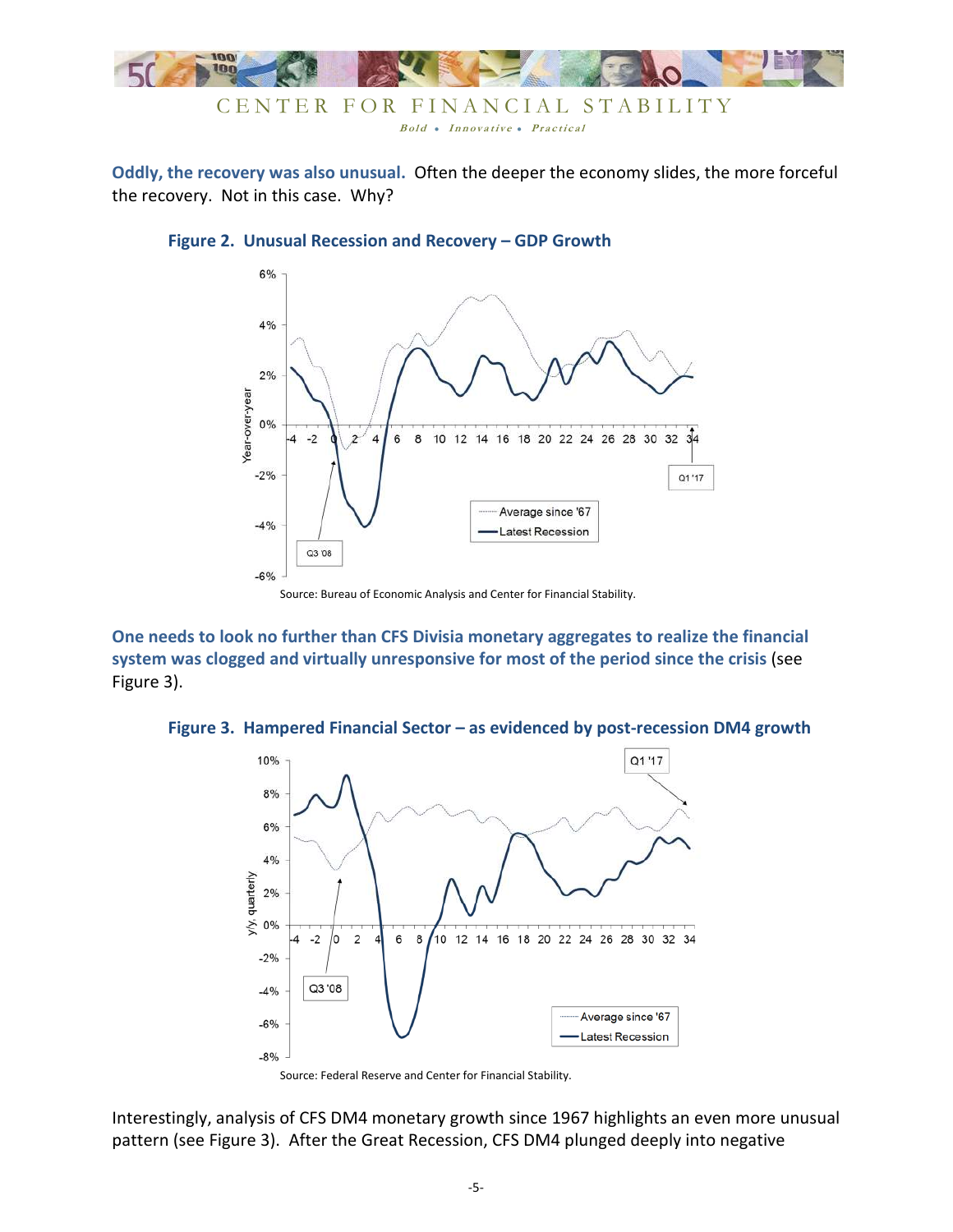

territory. For the overwhelming majority of the economic recovery period, CFS DM4 still failed to ever regain growth even remotely close with the resumption of monetary liabilities in a more normal recovery. For instance, CFS DM4 growth averaged 3.2% during the recent recovery period relative to over 6% on average after all recessions since 1967. Even worse, DM4 growth demonstrated substantially more variability in the recent recovery period relative to historical experiences.

Why? **CFS Divisia aggregates and components were helpful in revealing how the financial system was clogged due to policy uncertainty<sup>14</sup> and an unending stream of regulation.**

CFS Advisory Board member and inventor of financial futures and carbon trading, **Richard Sandor notes that "at over 2,300 pages Dodd-Frank is longer than the Old Testament, New Testament, and the Koran combined."**<sup>15</sup> So, yes, there has been a meaningful cost associated with a massive structural shift in the regulatory apparatus.

Although clearly self-serving, **JP Morgan's CEO Jamie Dimon allocates a full 15 pages in his most recent letter to shareholders regarding financial regulatory constraints and their impact on the economy.** The main themes are that many regulations are unnecessarily "complex, costly, and sometimes confusing." Similarly many of the regulations are "poorly conceived and uncoordinated." He goes further and notes that they have "damaged our economy, inhibiting growth and jobs and this has hurt the average American."

CFS Divisia data fully support this perspective!

-

*Financial Liquidity* – **Despite the extraordinary infusion of central bank liquidity, financial market liquidity has been limited.** In fact, the central bank liquidity has likely damaged financial market liquidity.For investors, the swell in the monetary base has led to a succession of crowded trades and outsized gyrations in market positioning.

**In this environment, investors chase yields creating lopsided positions.** While, excessive regulatory standards dramatically whittle the ability and willingness of market makers to hold inventory, offer liquidity, and help manage market fluctuations. Hence, news or policy reversals lead to sharp prices swings.

**CFS data readily illustrate these recent institutional limits. For example, the availability of market finance is more than 30% below a reasonable level to support liquid markets.** Despite often being dubbed part of "shadow banking," market finance provides the fuel for

<sup>&</sup>lt;sup>14</sup> Scott R. Baker, Nicholas Bloom, and Steven J. Davis, "Measuring Economic Policy Uncertainty," National Bureau of Economic Research, October 2015.

<sup>15</sup> Richard Sandor, "A New Bretton Woods must look to the East!," Bretton Woods 2014: Center for Financial Stability, September 3, 2014.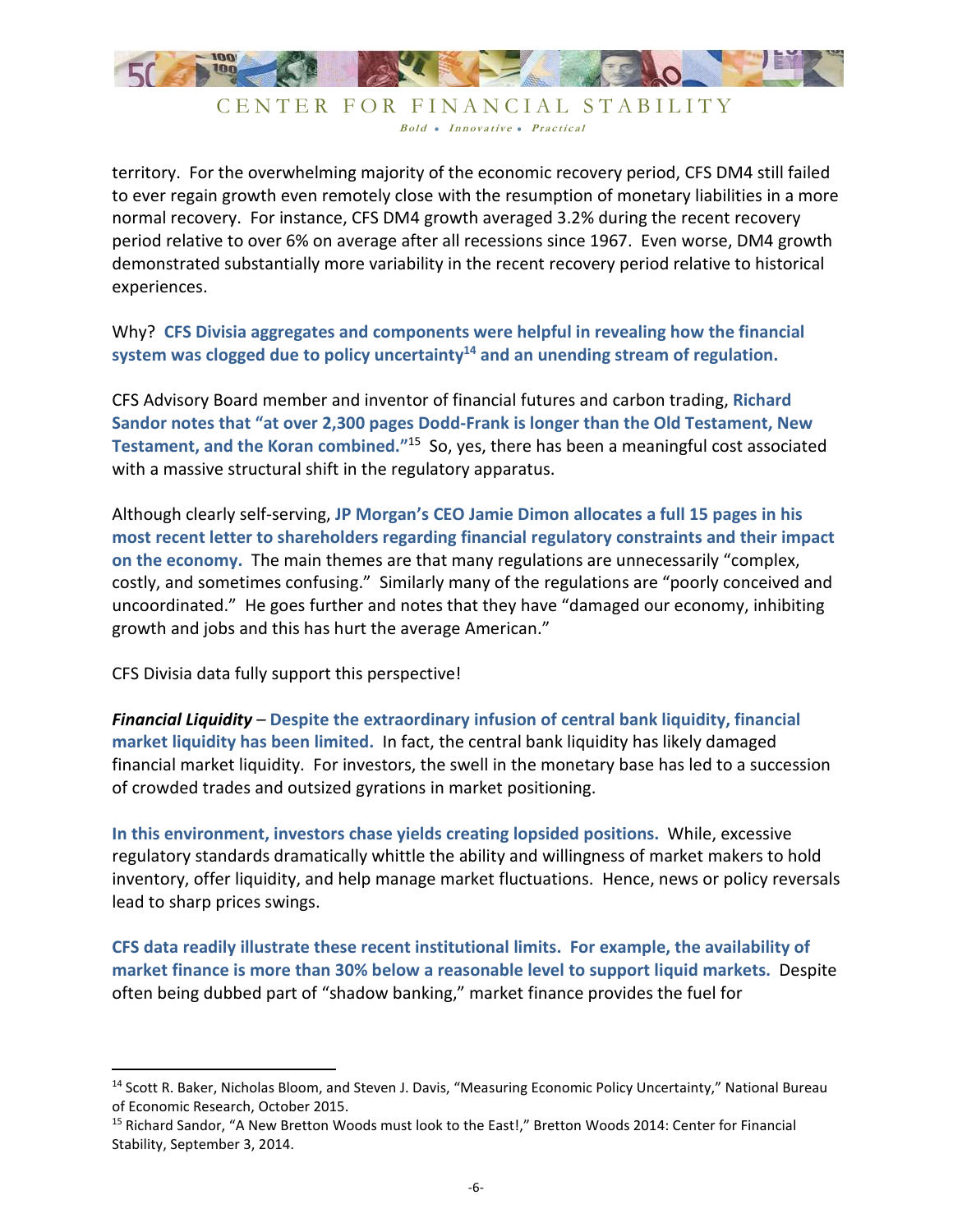

Bold • Innovative • Practical

corporations in the form of commercial paper and liquidity for financial markets via money market funds and repurchase agreements.<sup>16</sup>

Of course, market finance grew too large in advance of the recent financial crisis. It reached historic highs and facilitated many well documented excesses. Yet, since 2011, the needed correction in reducing the role of market finance in the economy has occurred. Now, it has fallen too far. For example, our measure of market finance typically contracts coincident with recessions, but by an average of only 10%. Similarly, the average peak-to-trough associated with recessions is usually a scant 13 months (see Figure 4).

**The CFS measure of market finance was down a stunning 48% in real terms since its peak in March 2008! Similarly, the contraction occurred over a period of 86 months. This phenomenon starves financial markets from needed liquidity and is detrimental to future growth.** Like it or not, wholesale funding – such as repurchase agreements, commercial paper, and money market funds  $-$  is an integral part of the financial system and economic growth.<sup>17</sup>

| Peak       | Fall   | Decline /1 |
|------------|--------|------------|
| 1970       | $-25%$ | 16         |
| 1974       | $-17%$ | 16         |
| 1979       | $-13%$ | 7          |
| 1982       | $-5%$  | 3          |
| 1989       | $-16%$ | 29         |
| 2001       | $-5%$  | 11         |
| 2008       | $-48%$ | 86         |
| Avg ex '08 | $-10%$ | 13         |
|            |        |            |

**Figure 4. CFS Measure of Market Finance (Shadow Banking), Real March 2017, USD millions** 

1/ Cyclical peak-to-trough in months. Source: Center for Financial Stability.

## **The shortage of financial market liquidity exposes markets and the economy to potentially unnecessary shocks.**<sup>18</sup>

It is no wonder that in this environment that we have already experienced:

• A Treasury flash crash,

- Complaints of vanishing prices in G-10 FX, and
- Ongoing fears in corporate bond markets.

<sup>&</sup>lt;sup>16</sup> The CFS definition of market finance includes repurchase agreements, commercial paper, and institutional money market funds.

<sup>17</sup> Randal K. Quarles and Lawrence Goodman, "Focusing on Bank Size, Missing the Real Problem," *The Wall Street Journal*, March 31, 2016.

<sup>18</sup> Michael J. Casey, "Shadow-Credit Rise is Good Sign," *The Wall Street Journal*, March 28, 2015, p. C3.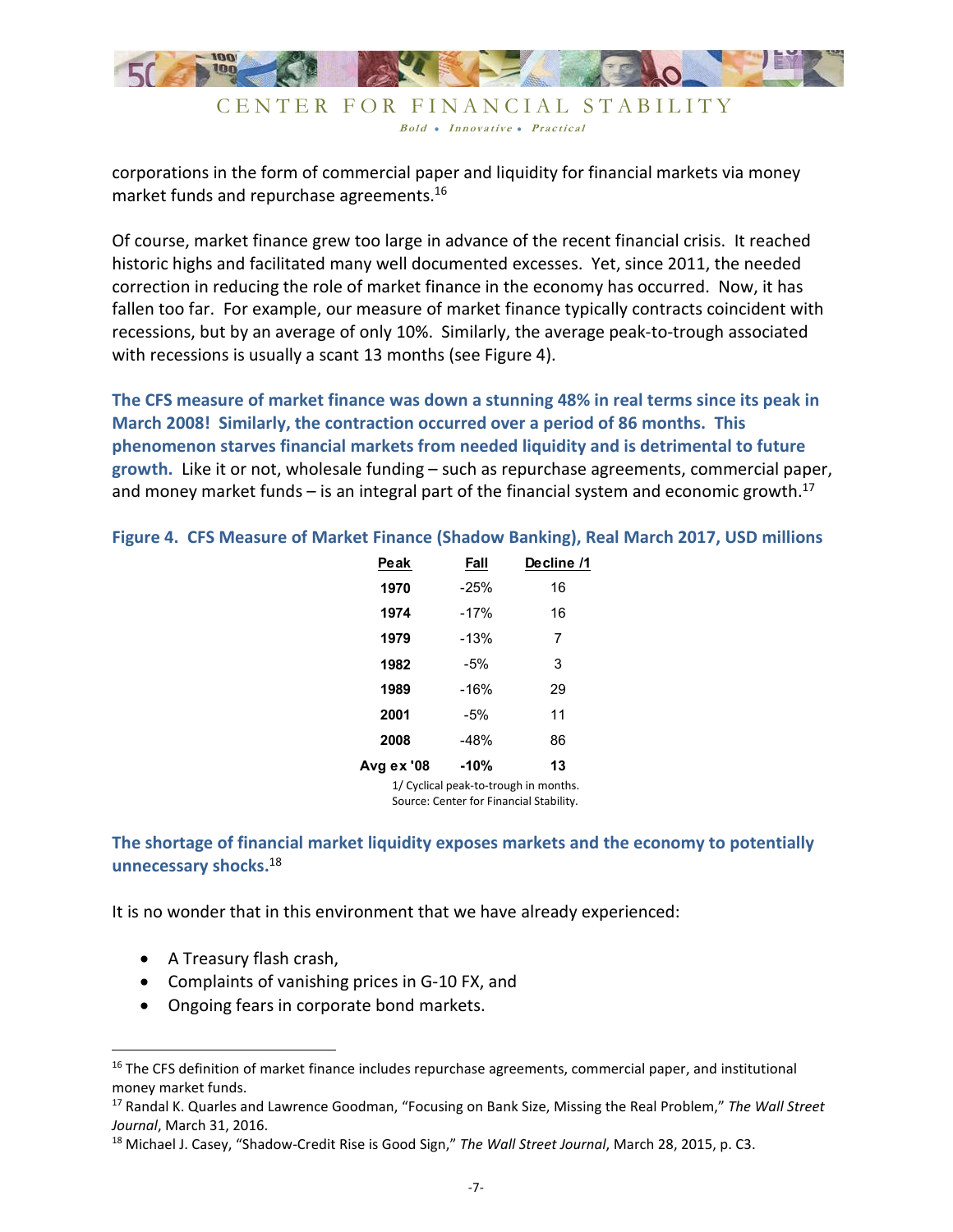

Bold • Innovative • Practical

But why should we care if a few speculators lose from market volatility? Well, first, a dearth of liquidity can evolve into a solvency crisis. Secondarily, the global financial crisis vividly illustrates how financial markets in freefall can take the real economy along for a dangerous ride.

**Our data have broad and important implications for crisis detection and prevention – in addition to measuring growth and inflation prospects.** 

So, do we scrap financial regulations? Absolutely, not. But, we need to be more thoughtful about potential **costs** from these measures in addition to envisioned **benefits**.

### **A Preventative Macroprudential Recommendation: Treasury Debt Management**

**Today, policy should be more squarely focused on measures that can prevent crises with limited to no adverse unintended consequences or "preventative macroprudential policies."** I am highly sympathetic with recent remarks by Bank of England's External MPC member, Jan **Vlieghe.<sup>19</sup> He argues for the need to direct heightened attention toward good policy versus accurate forecasts.** While I do believe that we can immeasurably improve our ability to predict crises, read Bob Aliber's work,<sup>20</sup> more energy needs to be devoted to setting policy with fewer costs in addition to benefits.

Sovereign debt is the perfect example. Unaddressed, the recent surge in sovereign debt presents an accident waiting to happen. Fortunately, a few liability management policy tweaks can yield great benefit with limited costs.

For the most part, I will discuss the case of the United States but lessons are relevant elsewhere.

**U.S. debt is an enormous problem.** When I think about the severity of our debt, I am reminded of a quote from Treasury Secretary John Connally. In 1971, when the Bretton Woods exchange rate system and U.S. dollar were under severe strain, Connelly remarked in Rome at a G-10 meeting that **"The dollar is our currency, but it's your problem."**

#### **Today, it's our debt and it's our problem.**

<u>.</u>

The statistics are well known. Public debt is now 107% of GDP up from a mere 64% 10 years ago. But, **the stock of debt is a mere fraction of the problem.** More pressing challenges include:

<sup>&</sup>lt;sup>19</sup> Gertjan Vlieghe, "Good policy vs accurate forecasts," Bloomberg Headquarters, London, April 5, 2017. <sup>20</sup> Robert Z. Aliber and Charles P. Kindleberger, "Manias, Panics, and Crashes: A History of Financial Crises," Palgrave Macmillan, 2015.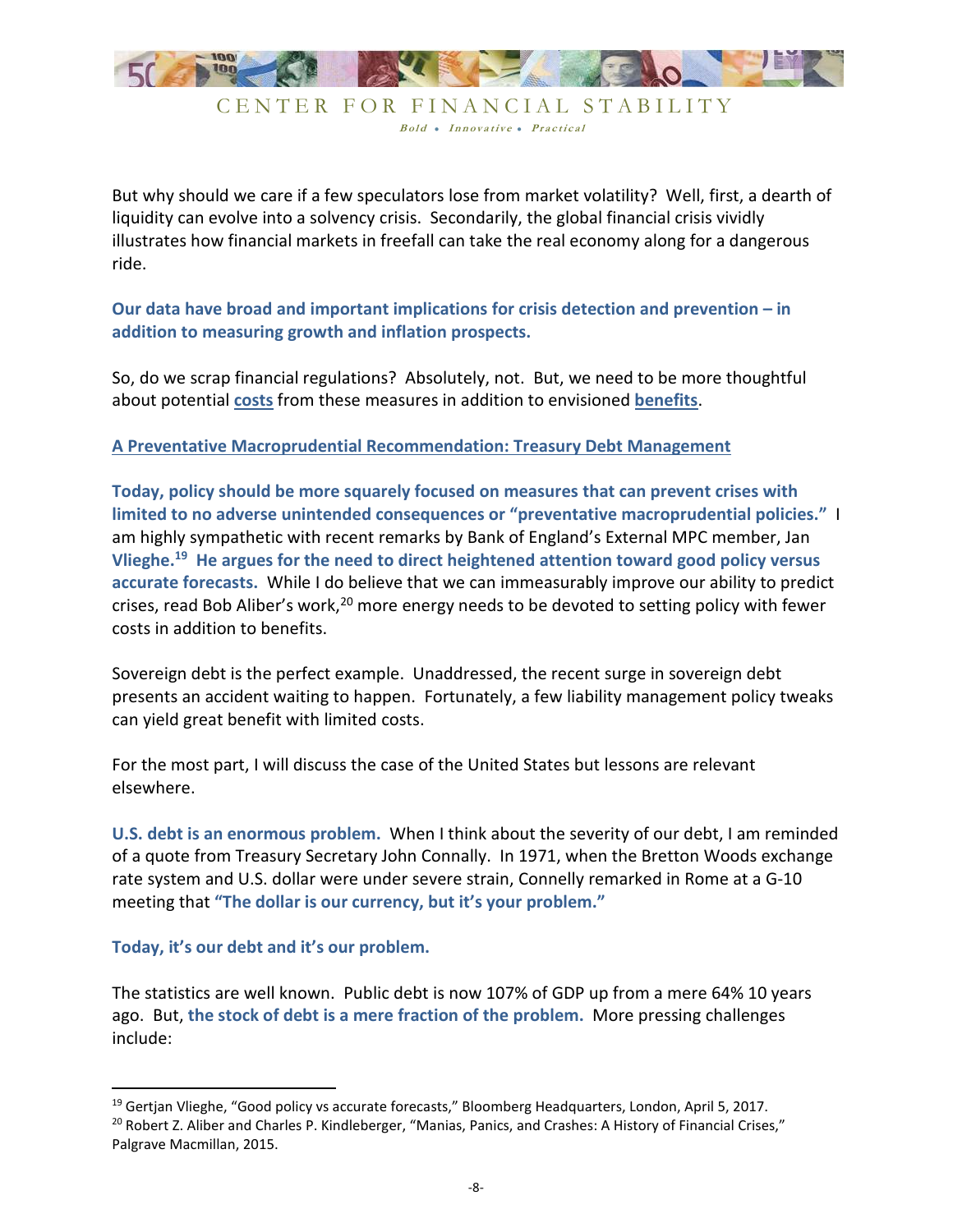

CENTER FOR FINANCIAL STABILITY Bold • Innovative • Practical

• First, **the Federal Reserve stands ready to reduce the size of its balance sheet of \$2.5 trillion in U.S. Treasury holdings.** The impact of this unwind is complex and multipronged. However, what we know for certain is that these gigantic purchases kept Treasury yields artificially low over the last eight years. Fed purchases of Treasury bonds subsidized funding the U.S. budget deficit.

So, as the portfolio is unwound, yields will face upward pressure. This becomes a fairly daunting challenge as budget deficits are also destined to widen.

• Second, **Treasury debt maturities are abnormally skewed to the short term.**<sup>21</sup> This presents a dangerous problem especially as budget deficits expand. Many suggest that debt levels are not a burden as historically US debt was higher. Yet, this is naïve. Yes, debt reached a peak of 120% of GDP in the immediate aftermath of World War II.

**But, more pressingly, large refinancing requirements represent an enormous jump in the U.S. Government's reliance on capital markets.** Treasury will need to roll or refinance 18% of GDP to private investors alone in 2017 (see Figure 5). This represents a sharp jump from an average of 10% of GDP per year between 1973 and 2008. So, Treasury will now need to rely on domestic and international capital markets for 8% of GDP more than was normally the case. If the Fed allows its holdings of Treasury debt to mature over the next year, Treasury's **reliance on capital markets** will jump to nearly 20% of GDP.



#### **Figure 5. Surge in U.S. Treasury Debt Rollovers**

<sup>&</sup>lt;sup>21</sup> Lawrence Goodman, "Treasury Maturities: The Other Fiscal Problem," Center for Financial Stability, March 10, 2011.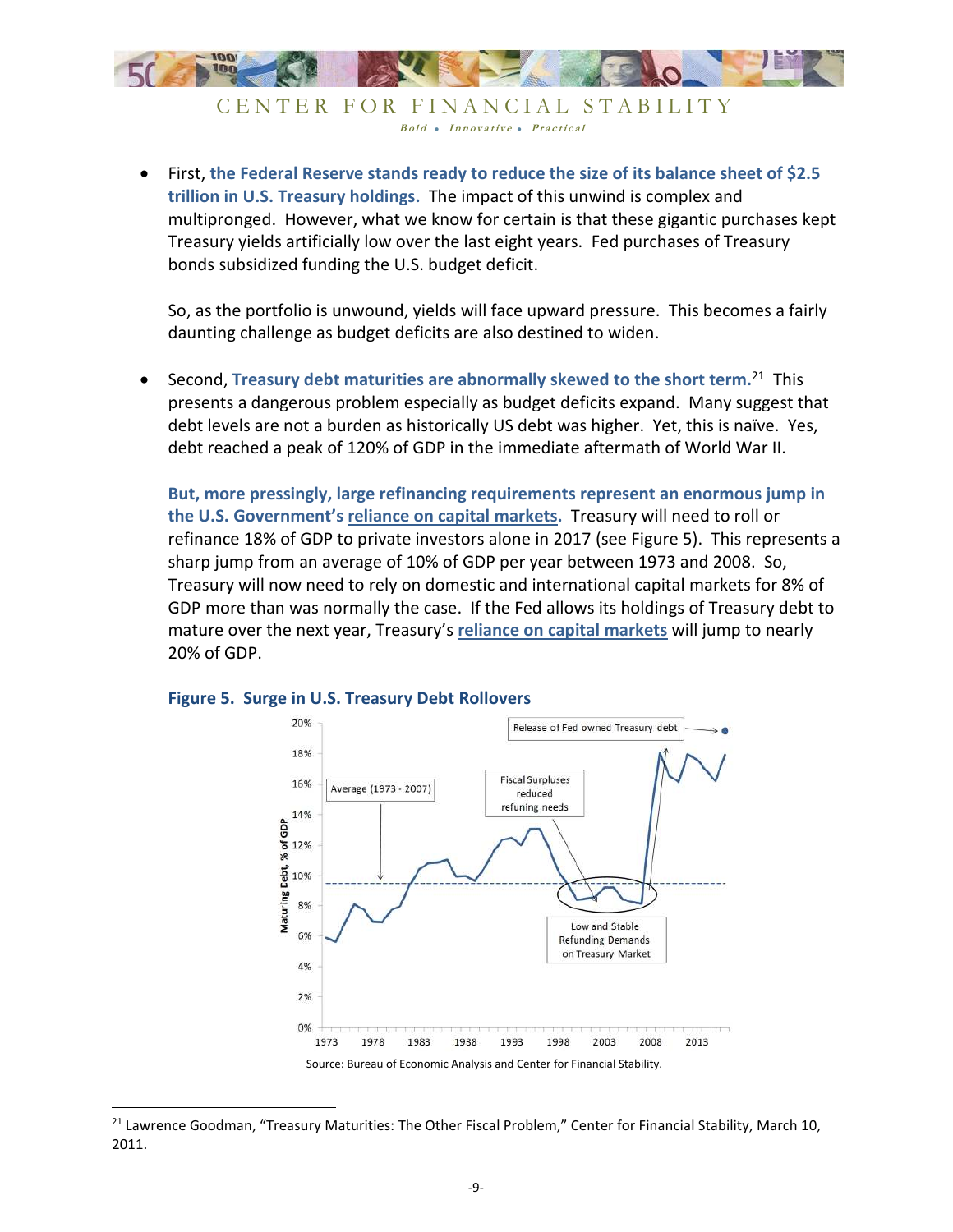

CENTER FOR FINANCIAL STABILITY Bold • Innovative • Practical

**In the old days, public officials paid much more careful attention to liability management.** For instance, after World War II, Treasury issued more evenly across the yield curve (see Figure 6). **In 1946, only 41% of the total debt held by private investors fell due over the next five years. Today, a stunning 70% of Treasury debt held by private investors will need to be refunded in the next five years.**



**Figure 6. Dangerous Debt Maturity Profile: Today versus 1946** 

• Lastly, **liquidity in the U.S. Treasury market is already compromised.** The flash crash on October 15, 2014 represented statistically a once in over 500 million day occurrence. Similarly, the causes of the flash crash are still not well known and subject for debate.22,23

So, why not target a smoother and safer principal repayment profile?

<u>.</u>

I am highly sympathetic with **Treasury Secretary Mnuchin**'s approach to study new longer dated issuance of instruments with 50 and 100 year maturities. Mnuchin **is to be applauded for finally prioritizing, reviewing, and hopefully revising the maturity structure of US debt. However, the issuance of new long dated instruments such as a 50 and 100 year bond would be a mistake.**

Source: Bureau of Economic Analysis and Center for Financial Stability.

<sup>&</sup>lt;sup>22</sup> "Joint Staff Report: The U.S. Treasury Market on October 15, 2014," U.S. Department of the Treasury, Board of Governors of the Federal Reserve System, Federal Reserve Bank of New York, U.S. Securities and Exchange Commission, and U.S. Commodities Futures Trading Commission, July 13, 2015.

<sup>&</sup>lt;sup>23</sup> Niki Anderson, Lewis Webber, Joseph Noss, Daniel Beale and Liam Crowley-Reidy, "The resilience of financial market liquidity," Bank of England, Financial Stability Paper 34, October 30, 2015.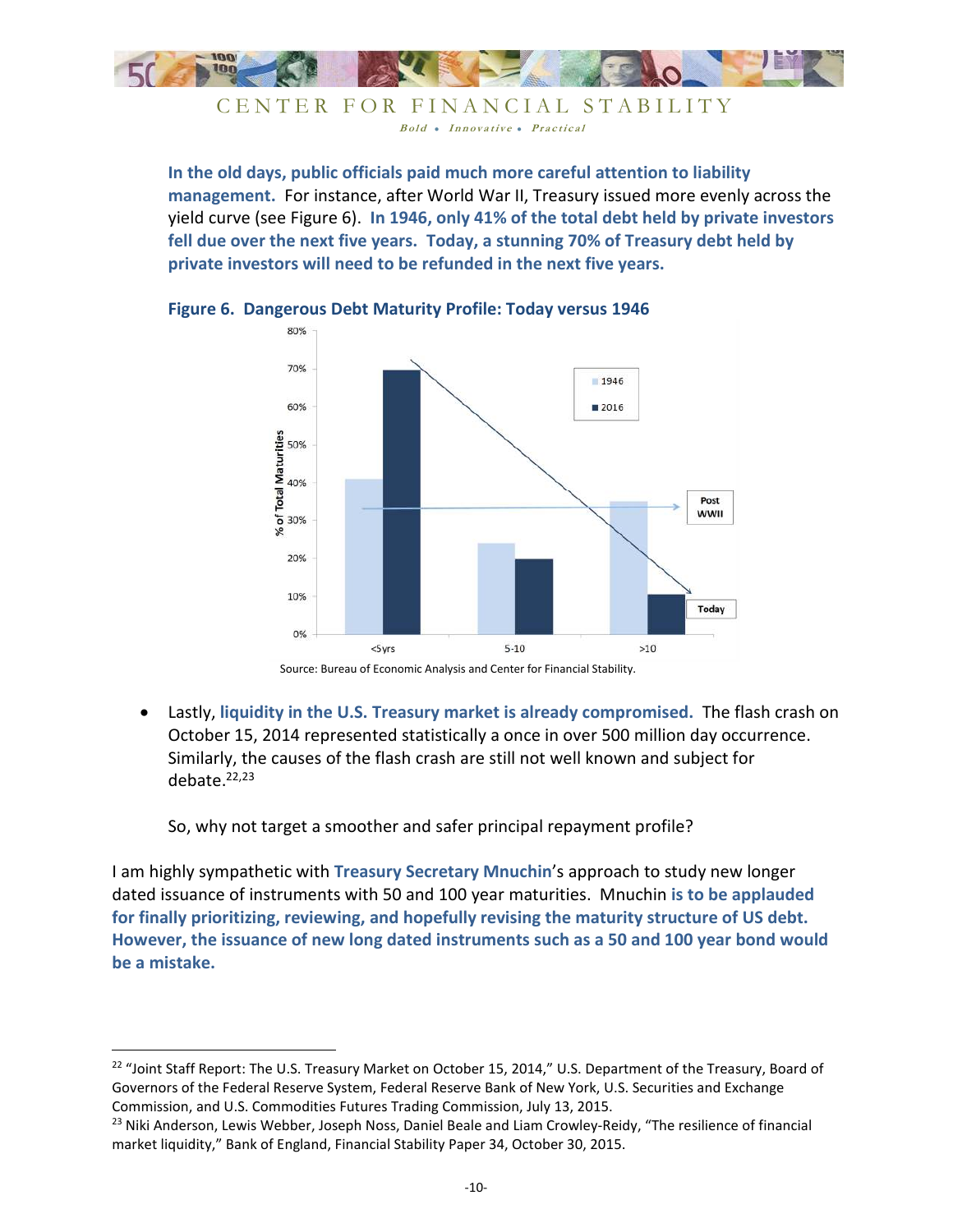

• New long dated bonds would do little to smooth our principal repayment profile beyond more actively tapping preexisting maturities.

Bold • Innovative • Practical

- Issuance would simply create new buckets of illiquid securities at a time when market liquidity remains questionable.
- Lastly, the inevitable normalization of monetary policy or higher Federal funds rates may strain Treasury debt markets. New longer dated instruments – such as 50 or 100 year bonds – would be especially vulnerable. Illiquidity would undoubtedly exacerbate price swings. Under these circumstances, the new bonds would quickly lose value and become a potential a public relations problem.

So in an environment of growing public deficits and unrelenting debt maturities, what should be done?

First, **the Office of Management and Budget (OMB) and Congressional Budget Office (CBO) must incorporate maturing obligations of debt into their analysis of the U.S. financial position and fiscal future.** It is imperative. In fact, the **"reliance on capital markets"** calculations should be fully incorporated into fiscal analysis in the U.S. and abroad. These calculations and data should be made publicly available.

Second, budget deficits should **remain below 3% to 4% of GDP per annum**.

Third, Treasury should **extend its debt into longer dated maturities.**

Why take any more chances? Let's do the best that we can to get public debt management policy right with a relatively costless "preventative macroprudential policy." **It's our debt. It's our problem. Let's fix it.** 

#### **Concluding Thoughts**

**A macroprudential puzzle exists.** Where, interest in these policies has increased sixfold in the last 10 years. But, **despite their lure, they are largely untested and unproven. Hence, officials should carefully question whether goals can be achieved prior to policy promulgation.**

**CFS Divisia monetary data vividly reveal how and why growth massively under-performed over the last 10 years. Critically,** our data help map the financial system - **setting the stage for a more thoughtful evaluation of potential costs in addition to benefits from envisioned regulatory policies.** 

**Treasury debt management provides the opportunity for preventative macroprudential policy. Based on analysis back to 1946, a few tweaks can yield great benefit with limited cost. Specifically, OMB and CBO need to create and publicly distribute a new "Reliance on Capital Markets" measure. Similarly, the U.S. Treasury must reshape its borrowing across the yield curve.**